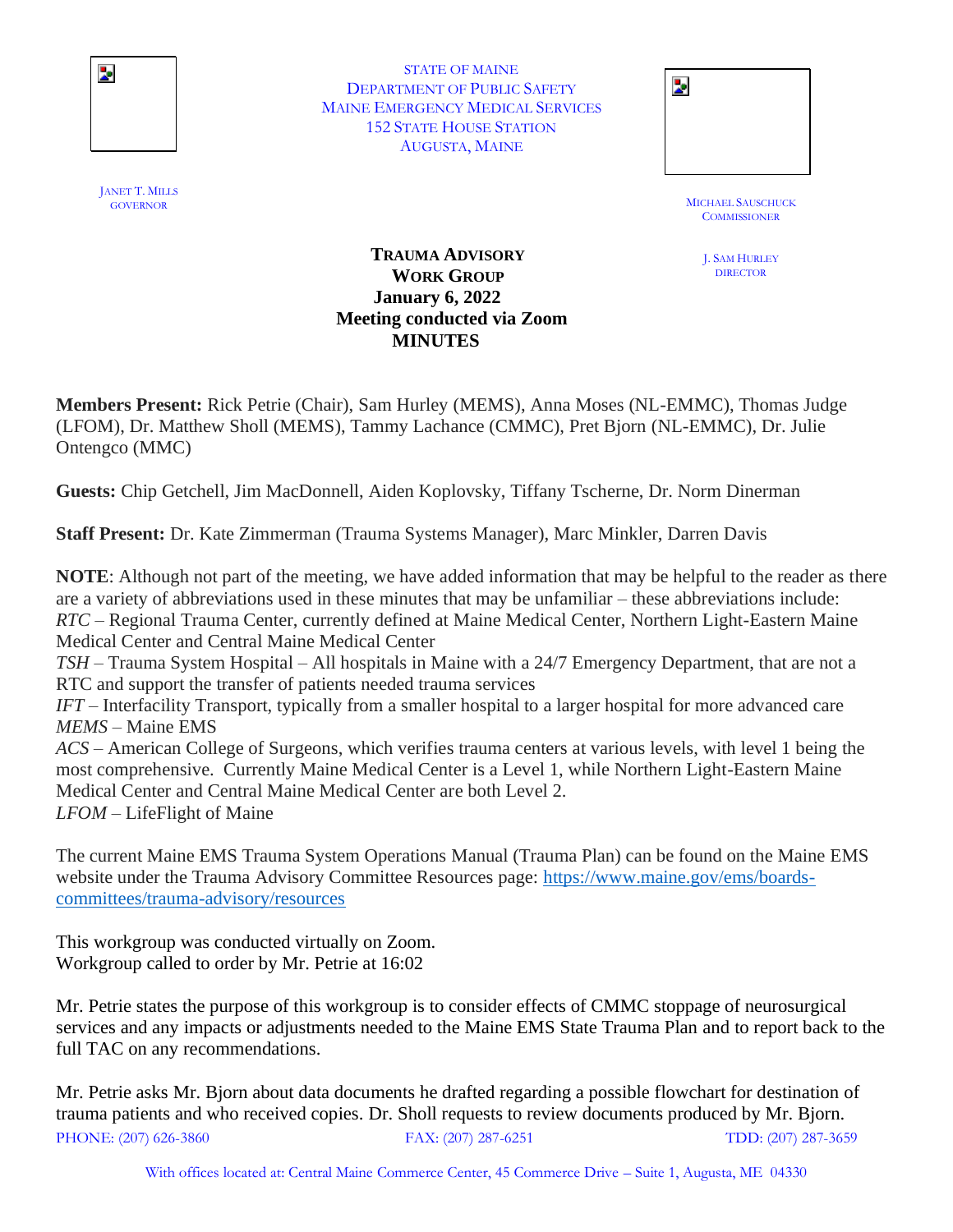Several members did not receive the documents, but Dr. Zimmerman shares on screen and walks attendees through the document with the input from Mr. Bjorn.

Mr. Petrie clarifies intent of this document – Mr. Bjorn states it helps to solidify thoughts and may or may not be useful for the trauma plan, but the hope is to serve as a starting point of discussion on this topic. Discussion regarding this document by all, regarding clarification of ACS verified Level III vs. ACS verified Level I or II trauma centers, and impact of transport to facility with surgical capabilities in the cases of hemodynamic instability.

Discussion points included

.

- Hemodynamic instability
- Risk mitigation/logistics of multiple transports of trauma patients
- Time frames of surgical response based on ACS level guidelines
- Clarified that the discussion is focused on inter-facility transport and not scene transport, and to provide guidance to hospital needing to transfer trauma patients
- EMTALA considerations (and that these are not necessarily clinical guidelines)
	- o That the decision tree is education and guidance prior to any EMTALA concerns and to ensure that the right facility is requested to the receive the trauma transfer
	- o Ensuring the patient is triaged correctly
- Balance of timely transport, excessive work-up at sending facility, and identification of critical life threats
- Impacts on entirety of state as well as regional considerations
- These are best practice guidelines and can never capture every unique scenario

All agree that the goal is to draft a document around best statewide practice and will continue work beyond this initial workgroup discussion.

Dr. Sholl thanks Mr. Bjorn for producing first draft and the effort undertaken. Need to ensure that changes consider if any future changes occur and share expectations to trauma system hospitals and regional trauma centers of timely notification to the TAC and Maine EMS of changes to services offered. This would allow for a more robust and careful consideration of these impacts and adjustments that may be needed for best patient care.

Ms. LaChance asks if we can ensure that someone from a trauma system hospital is involved in this workgroup to gain their specific insight. Mr. Bjorn concurs on the importance of this and their unique perspective. Mr. Petrie suggest Chris Costello from Maine Hospital Association/MDI, Dr. Sholl and Mr. Bjorn suggest someone from Maine General due to their recent experience with ACS level III considerations. Ms. LaChance suggests both, Dr. Dinerman concurs. All agree, Mr. Petrie will contact Ms. Chris Costello, Dr. Sholl will reach out to Dr. Steve Diaz at Maine General.

Dr. Zimmerman asks if there should be any effort to reach out for input past the TAC membership for any insights. Mr. Petrie states this will be considered through the process.

Mr. Bjorn thanks all for a great discussion

## **Mr. Petrie ends workgroup at 1703**

## **Next Workgroup Meeting January 21, 2022 at 12:00 Next Full TAC Meeting – January 25, 2022 at 12:30**

Draft minutes submitted by Marc Minkler (via notes, audio recording, and transcription) on January 24, 2022